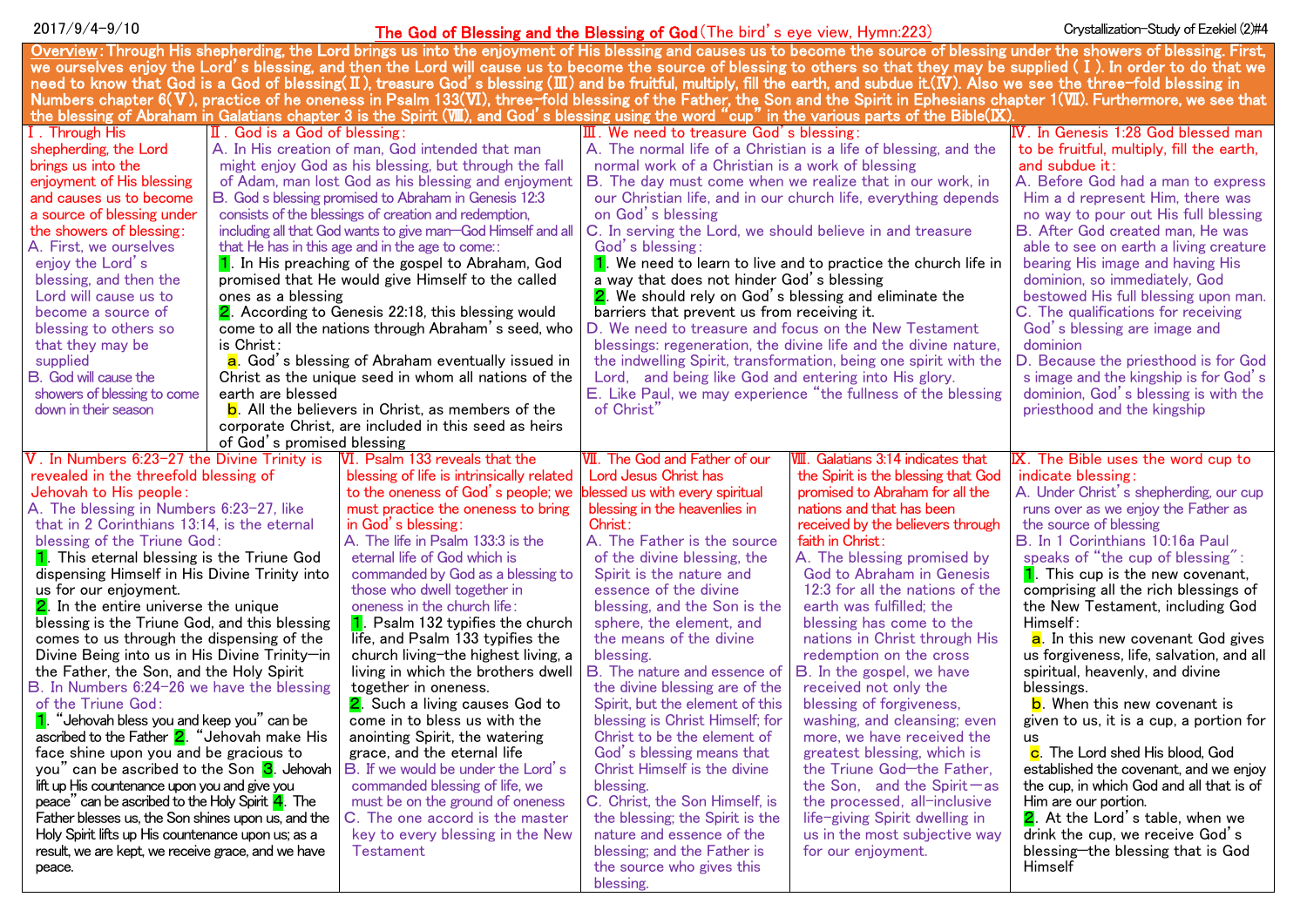#### Experience $(1)$ : Realize everything depends upon God's blessing

Do we truly treasure God's blessing? The Lord wants to bring us to a point where His blessing takes the first place, a point where we have never been. When the Lord brings us to such a point, He will have a way to go on.

If God brings us to the point of seeing that everything in God's work depends upon His blessing, it will bring about a basic change in our labor for God. We would not consider how many people, how much money, or how much bread we have. We would say we do not have enough, but the blessing is sufficient. The blessing meets the need that we cannot meet. Although we cannot measure up to the size of the need, the blessing is greater than our lack. When we see this, the work will have a basic change. In every matter we must look at the blessing more than we consider the situation. Methods, considerations, human wisdom, and clever words are all useless. In God's work we should believe in and expect His blessing. Many times we are careless and damage the work, but this is not a problem. If the Lord gives us a small blessing, we can get through any problem.

#### For Young Working Saints

The normal life of a Christian is a life of blessing, and the normal work of a Christian is a work of blessing. The day must come in which we realize that in our work, in our Christian life, and in our church life, everything depends upon God's blessing.

If your church life is normal, your business life is also under God's blessing. If the rain does not fall down from heaven, crops do not grow in spite of all the efforts of a farmer. In like manner if God's blessing does not come down from heaven, you cannot harvest blessing in spite of all your efforts. You should be a person who can cooperate with God properly and bring God's blessing into your business life. You need to realize that your God is the God of blessing and He desiresto bless you, and you should treasure God's blessing.

In order to partake God's blessing, you need to have a proper church life. A proper church life is; i) a life enjoying Christ by pray-reading the word every day, ii) a life treasuring Christ and the church by seeking them as the first priority, and iii) a life relying on God's blessing without anxiety. Please read the following verses:

Matthew 4:4 But He answered and said, It is written, "Man shall not live on bread alone, but on every word that proceeds out through the mouth of God."

6:31 Therefore do not be anxious saying, What shall we eat? or, What shall we drink? or, With what shall we be clothed? 32 For all these things the Gentiles are anxiously seeking. For your heavenly Father knows that you need all these things. 33 But seek first His kingdom and His righteousness, and all these things will be added to you. 34 Therefore do not be anxious for tomorrow, for tomorrow will be anxious itself; sufficient for the day is its own evil.

A brother's testimony:When my church life become busy, I used to pray to the Lord so that my work would not become busy. However in most cases, when my church life is busy, my work also became busier and busier. I was very confused and bewildered, but in that kind of situation, I could learn to take Christ and the church as my first priority. Actually, this kind of environment was a test given by God to me to test if I give truly the first priority to Christ and the church. By the Lord's mercy, I was able to receive many wonderful blessings through those tests. For example, if my work seemed a half-way at the end of the day, I finish up my work earlier to put the first priority on the church meetings and visiting to the saints, telling the Lord, "Lord Jesus, please work overtime on behalf of me."As a result, the Lord worked overtime for me, and avoided many problems to move the project forward. Through these kinds of experiences, I realized that God of blessing was blessing my business life.

#### Experience $(2)$ : The one accord is the master key to evey blessing in the New Testament

Without the one accord all our doings will be in vain. We must realize that the practices in the Lord's recovery are not matters for others to copy. You must have the life. To do anything you need the life. You have to see what the landmark was of the one hundred twenty in the book of Acts. The landmark that divides the Gospels and the Acts was not the baptism in the Holy Spirit. The landmark was the one accord.... If you want to experience the baptism in the Spirit, you must have the one accord. If all the members of a local church have the one accord, the baptism in the Spirit will be there. If you really want to practice the proper way to preach the gospel, you need the one accord. Without this key, no door can be opened. The one accord is the "master key to all the rooms," the master key to every blessing in the New Testament.

#### 中高生/奉仕編

Gen 1:26And God said, Let Us make man in Our image, according to Our likeness; and let them have dominion over the fish of the sean and over the birds of heaven and over the cattle and over all the earth and over every creeping thing that creeps upon the earth.

When God created man, He had two desires for the man. i) Man is to receive the life of God and express God; ii) Man is to represent for God's authority and reign all things, especially Satan. Therefore there is a need for man to enjoy God, bring out the leadership, and govern all things. As a Christian you can execute this. If you are normal as a Christian, you need to become a leader among people, and should asppire to become a leader for the testimony of the Lord.

1Timothy 3:1 Faithful is the word; If anyone aspire to the overseership, he desires a good work.

FT:Aspiration with a pure motive differs from ambition with an impure motive.

Being a leader can be burdensome, but do not hesitate to be one. Even if it is not a leader of dozens, but it can be a leader of several, or even 2 or 3, learn to reign over all things in the Lord little by little when you are young. God created you assuch and desires that you bring out the leadership in your school.

A good leader brings God's blessing to people. For people to be in God's blessings, they need to have one mind and one heart. In other words, a good leader can pull people together as one. In most cases, there is no one accord among people, whether it be in club activities or in school classes, each is having his/her own direction. If so, the group cannot be very strong.

At the Koshien National High School Baseball Tournament this summer, Hanasaki-Tokuharu High School of Saitama Prefecture won the championship. This was the first time for Saitama Prefecture to win. The manager of the baseball club got a wonderful result of victory by bringing the members together as one, with the goal of taking the champion flag back to Saitama. Onenessis necessary for God to bless even such a group of this world. The classes and clubs you belong to are not of the church, but you can become leaders in those organizations and place them under God's blessing.

Regarding the church services, the leaders need to ensure a strong one accord among the saints. In many cases in the church services, each saint tends to go in different directions little by little, even if it is not in the state of division, there is no strong one spirit and one mind. Because they are not ovbiously divided, they do not feel much about being in such a divided state. As a leader you need to bring the saintstogether in one accord, and head towards the ultimate goal that pleases God by building the Body of Christ, fighting against Satan, and shame him. By doing this, God will give great blessing to the church.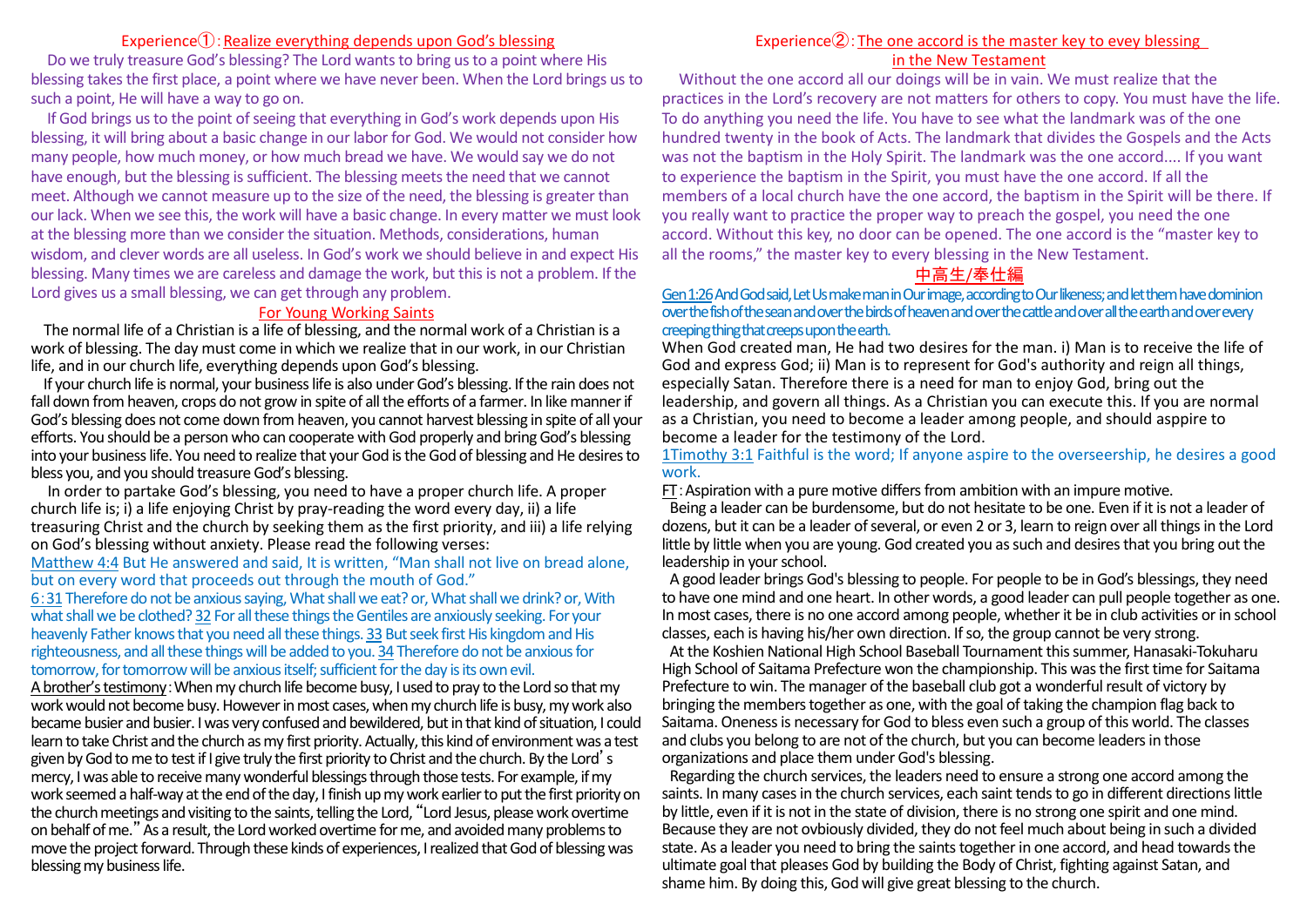#### Scriptures:

Ⅰ.Through His shepherding, the Lord brings us into the enjoyment of His blessing and causes us to become a source of blessing under the showers of blessing: Ezek. 34:26 And I will make them and the places around My hill a blessing, and I will cause the showers to come down in their season; there will be showers of blessing. 29 And I will raise up for them a planting place of renown, and they will no longer be consumed with famine in the land and no longer bear the disgrace of the nations. Zech. 10:1 Ask rain of Jehovah At the time of spring rain, Of Jehovah who makes the lightning, And He will give them showers of rain, To everyone herbage in the field

#### Ⅱ.God is a God of blessing:

Gen. 12:3 And I will bless those who bless you, And him who curses you I will curse; And in you all the families of the earth will be blessed.

Gal. 3:8 And the Scripture, foreseeing that God would justify the Gentiles out of faith, announced the gospel beforehand to Abraham: "In you shall all the nations be blessed."

# Ⅲ.We need to treasure God's blessing:

Rom. 15:29 And I know that when I come to you, I will come in the fullness of the blessing of Christ.

Deut. 28:2 And all these blessings will come upon you and overtake you if you listen to the voice of Jehovah your God.

3 Blessed shall you be in the city, and blessed shall you be in the field.

4 Blessed shall be the fruit of your womb and the fruit of your ground and the fruit of your animals, the offspring of your cattle and the young of your flock.

5 Blessed shall be your basket and your kneading bowl.

6 Blessed shall you be when you come in, and blessed shall you be when you go out. 7 Jehovah will cause your enemies, who rise up against you, to be struck down before you; on one road they will come out against you, but on seven roads they will flee before you.8 Jehovah will command the blessing upon you in your storehouses and in all your undertakings; and He will bless you in the land which Jehovah your God is giving you.

Psa. 84:4 Blessed are those who dwell in Your house; They will yet be praising You. Selah 5 Blessed is the man whose strength is in You, In whose heart are the highways to Zion.

# Ⅳ.In Genesis 1:28 God blessed man to be fruitful, multiply, fill the earth, and subdue it:

Gen. 1:26 And God said, Let Us make man in Our image, according to Our likeness; and let them have dominion over the fish of the sea and over the birds of heaven and over the cattle and over all the earth and over every creeping thing that creeps upon the earth.

Gen. 1:28 And God blessed them; and God said to them, Be fruitful and multiply, and fill the earth and subdue it, and have dominion over the fish of the sea and over the birds of heaven and over every living thing that moves upon the earth.

Gen. 14:18 And Melchizedek the king of Salem brought out bread and wine. Now he was priest of God the Most High.

# Ⅴ.In Numbers 6:23-27 the Divine Trinity is revealed in the threefold blessing of Jehovah to His people:

Num. 6:24 Jehovah bless you and keep you;

25 Jehovah make His face shine upon you and be gracious to you;

<u>26</u> Jehovah lift up His countenance upon you and give you peace.

2 Cor. 13:14 The grace of the Lord Jesus Christ and the love of God and the fellowship of the Holy Spirit be with you all.

# VI. Psalm 133 reveals that the blessing of life is intrinsically related to the oneness of God's people; we must practice the oneness to bring in God's blessing:

Rom. 15:5 Now the God of endurance and encouragement grant you to be of the same mind toward one another according to Christ Jesus, 6 That with one accord you may with one mouth glorify the God and Father of our Lord Jesus Christ.

Psa. 133:3 Like the dew of Hermon That came down upon the mountains of Zion. For there Jehovah commanded the blessing:

## Ⅶ.The God and Father of our Lord Jesus Christ has blessed us with every spiritual blessing in the heavenlies in Christ:

Eph. 1:3 Blessed be the God and Father of our Lord Jesus Christ, who has blessed us with every spiritual blessing in the heavenlies in Christ,

## Ⅷ.Galatians 3:14 indicates that the Spirit is the blessing that God promised to Abraham for all the nations and that has been received by the believers through faith in Christ:

Gal. 3:14 In order that the blessing of Abraham might come to the Gentiles in Christ Jesus, that we might receive the promise of the Spirit through faith

#### Ⅸ.The Bible uses the word cup to indicate blessing:

1 Cor. 10:16 The cup of blessing which we bless, is it not the fellowship of the blood of Christ? The bread which we break, is it not the fellowship of the body of Christ? Gal. 3:14 In order that the blessing of Abraham might come to the Gentiles in Christ Jesus, that we might receive the promise of the Spirit through faith

Gal. 3:2 This only I wish to learn from you, Did you receive the Spirit out of the works of law or out of the hearing of faith?

5 He therefore who bountifully supplies to you the Spirit and does works of power among you, does He do it out of the works of law or out of the hearing of faith?